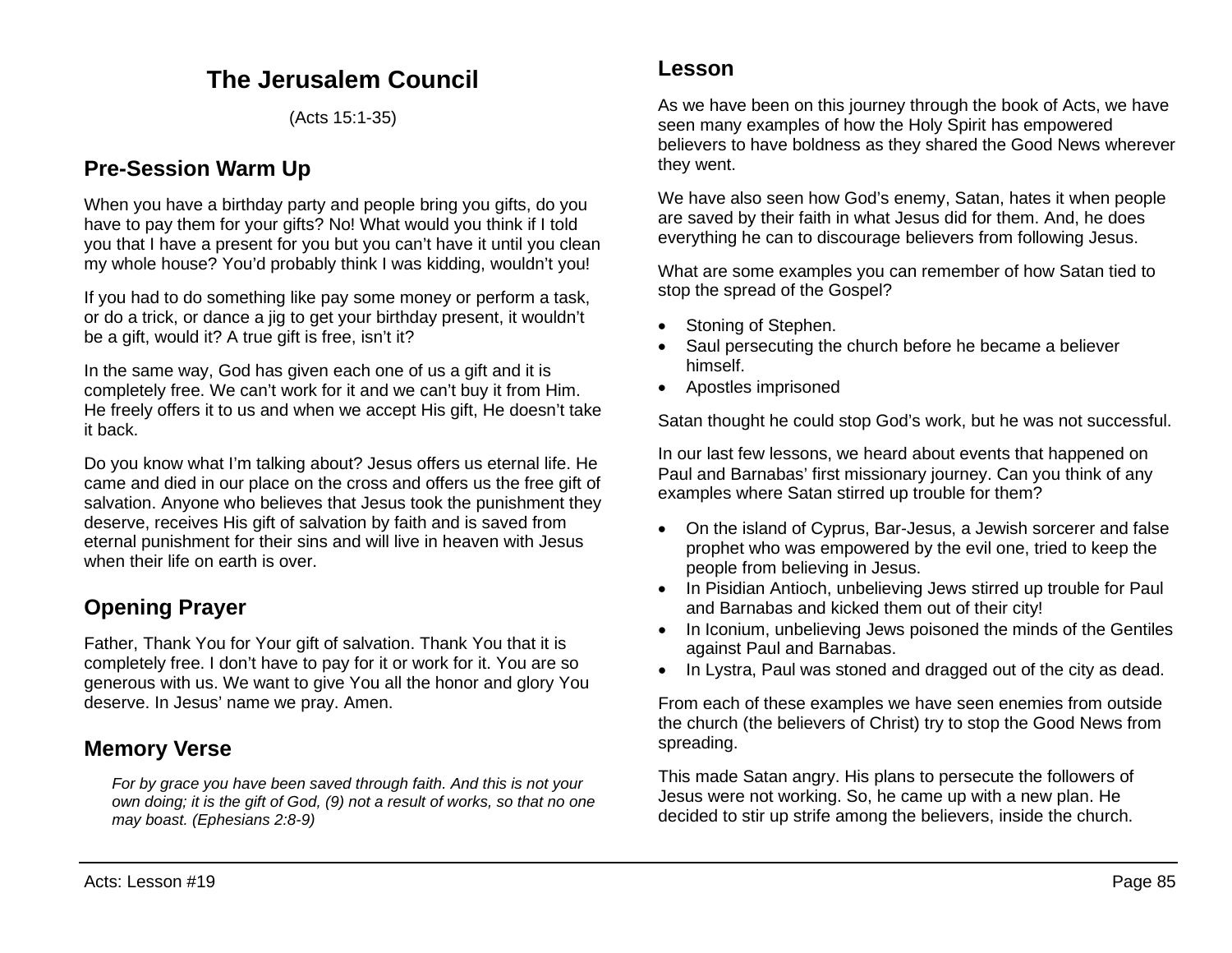At the end of Paul and Barnabas' first missionary trip, they returned to Antioch of Syria and reported all that God had done through them. There they stayed with the disciples for a long time.

One day a group of men from Judea traveled to Antioch and began to teach the believers there that they were doing things all wrong.

#### Acts 15:1

*Some men came down from Judea and began to teach the brothers: "Unless you are circumcised according to the law handed down by Moses, you cannot be saved."*

Ask: Who came to the church in Antioch? (Men from Judea.)

Ask: What did the men from Judea tell the believers in Antioch that they needed to do to be saved? (They needed to be circumcised.)

You see, the men from Judea were saying that faith in Jesus was not enough. They were saying that the new believers also had to keep the Law of Moses, just like the Jews. Paul and Barnabas strongly disagreed with them.

#### Acts 15:2

*Because this brought about a serious argument and debate between Paul and Barnabas and these men, they appointed Paul and Barnabas and some other men from the church to go up to Jerusalem, to see the apostles and the elders concerning this controversy.*

Ask: Where did Paul and Barnabas go? (Jerusalem)

Ask: Why did they go to Jerusalem? (Paul and Barnabas went to Jerusalem to discuss this teaching with the church leaders in Jerusalem.)

To understand what is happening we have to understand that at first the early church was made up of Jewish people. Jesus Himself was a Jews. Because these Jewish came to realize that Jesus was God's promised Messiah, they had become the very first Christfollowers, or Christians.

None of these Jewish believers fully understood that God's plan all along was to include Gentiles in the family of God. (The Gentiles were all the people who were not Jewish.)

The Jews knew themselves as "God's Chosen People". But they did not understand that they had been chosen by God to teach the Gentiles about Him. Instead, the Jews thought that because they were God's "Chosen People", that made them better than the Gentiles, so they treated Gentiles as if they were unclean and unworthy to worship God.

They thought that if the Gentiles wanted to worship the One True God that the Jews worshiped, they had to become Jews. They believed that the only way Gentiles could be right with God was to obey all the Jewish laws. This included *circumcision*. Circumcision is a surgical procedure that Jewish boys have done at birth that marks them as a member of God's family.

[Teacher, at birth, boys have skin that covers the end of their penis, called the foreskin. Circumcision surgically removes the foreskin.]

God told Abraham to circumcise all the men and boys in his family line so everyone could tell they were children of Abraham. To this day, this procedure is done to most newborn baby boys.

So, these Jewish believers that came to Antioch from Jerusalem thought that the Gentile men who were becoming believers in Jesus needed to be circumcised to be right with God. This caused a big disagreement among the believers.

Satan saw that enemies from outside could not slow down and stop the powerful message of the Gospel. Now he turned his attention to attacking inside the church. His plan of attack was to bring false teaching to new believers.

These Jews who had arrived in Antioch of Syria from Judea were trying to add to the message of the Gospel. The Good News is that by faith in Jesus alone a person is made right with God. Salvation is a free gift. Jesus paid the price for us to be made right with God. He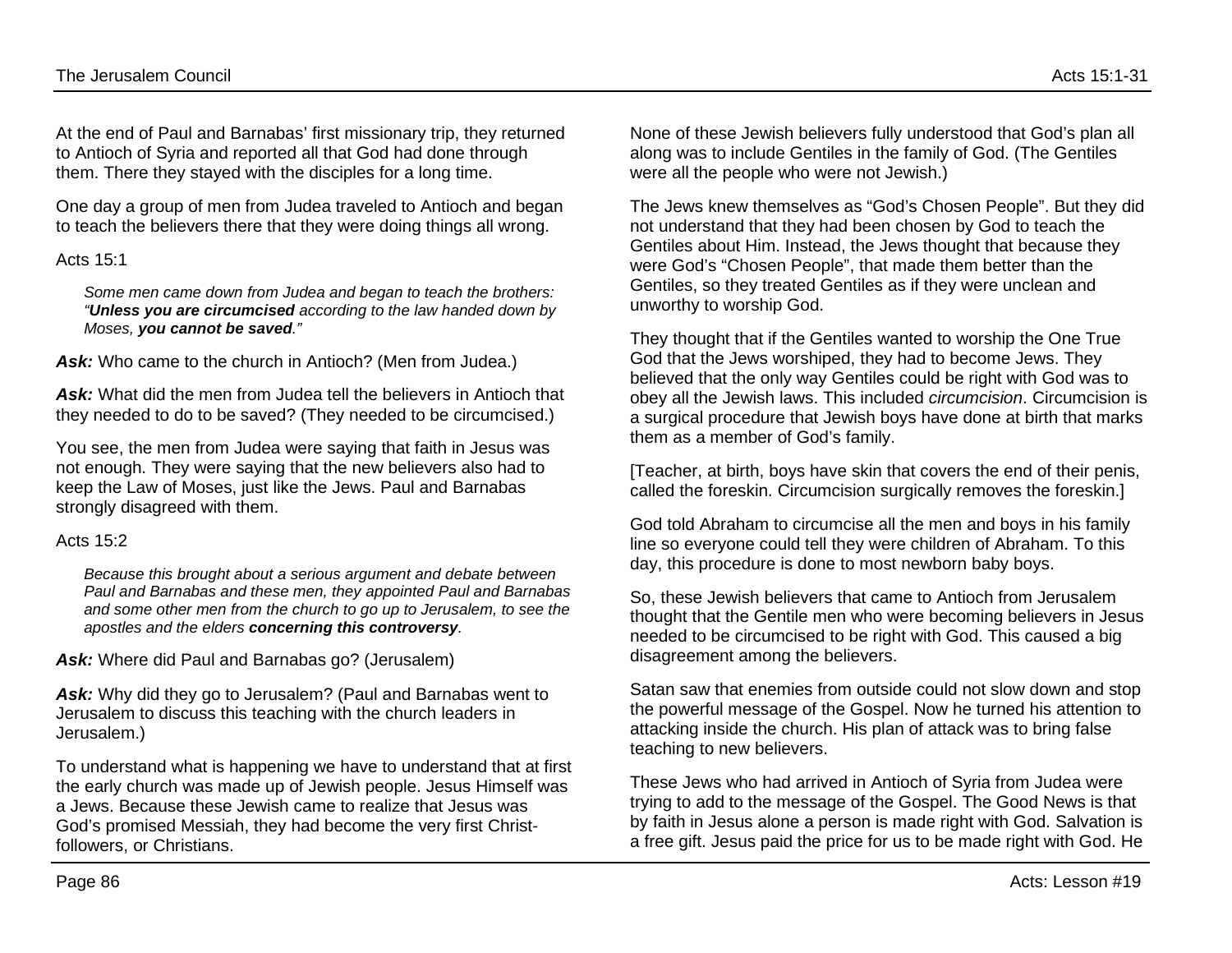went to the cross and gave His life for us. He was buried and on the third day He rose from the dead, alive!

We can do nothing to earn forgiveness for our sins. To say that believers needed to be circumcised was to say that what Jesus did on the cross was not enough; that we have to do more to be saved from our sins. But the truth is we are saved by our faith in what Jesus did for us. [Review verse for today.]

Paul and Barnabas strongly disagreed with these Jews from Judea so they decided to go to Jerusalem and meet with the church leaders there.

#### Acts 15:4-5

*When they arrived in Jerusalem, Barnabas and Paul were welcomed by the whole church, including the apostles and elders. They reported everything God had done through them. (5) But then some of the believers who belonged to the sect of the Pharisees stood up and insisted, "The Gentile converts must be circumcised and required to follow the law of Moses."*

The Pharisees were the Jewish religious leaders who made extra rules for the people to obey so they could please God.

Satan doesn't care how he destroys God's work. If he can get believers to argue and fight with each other, it keeps their focus off of the goodness of God.

This meeting could have turned ugly. But because Paul and Barnabas and the church leaders were all filled with the Holy Spirit, they had God's wisdom and guidance.

#### Acts 15:6-9

*So the apostles and elders met together to resolve this issue. (7) At the meeting, after a long discussion, Peter stood and addressed them as follows: "Brothers, you all know that God chose me from among you some time ago to preach to the Gentiles so that they could hear the Good News and believe. (8) God knows people's hearts, and he confirmed that he accepts Gentiles by giving them the Holy Spirit, just* 

*as he did to us. (9) He made no distinction between us and them, for he cleansed their hearts through faith.*

The meeting in Jerusalem was being conducted with respect and honor to each person that spoke. This could have turned into a fighting match where people were shouting at each other. But that's not what happened.

After much discussion Peter stood up and began to share his personal experience of going to Cornelius' home and how God brought salvation to his household of Gentiles as they believed in their hearts that Jesus was truly the Savior of the whole world.

Peter knew how hard it was to obey God's laws so he asked a very interesting question.

Acts 15:10

*So why are you now challenging God by burdening the Gentile believers with a yoke that neither we nor our ancestors were able to bear?*

Peter was saying, "*You know it's impossible for us to keep all the commandments of God perfectly. Why are you trying to make the Gentiles keep rules that none of us can keep*?"

Then Peter reminds them that all people, whether Jew or Gentile, is saved by the grace of God, not by anything we do or don't do.

#### Acts 15:11

*We believe that we are all saved the same way, by the undeserved grace of the Lord Jesus."*

#### [Review today's verse.]

After Peter spoke, Paul and Barnabas shared their experiences as they traveled and shared the Good News. They had witnessed God's acceptance of Gentiles into His family when they put their faith in Jesus.